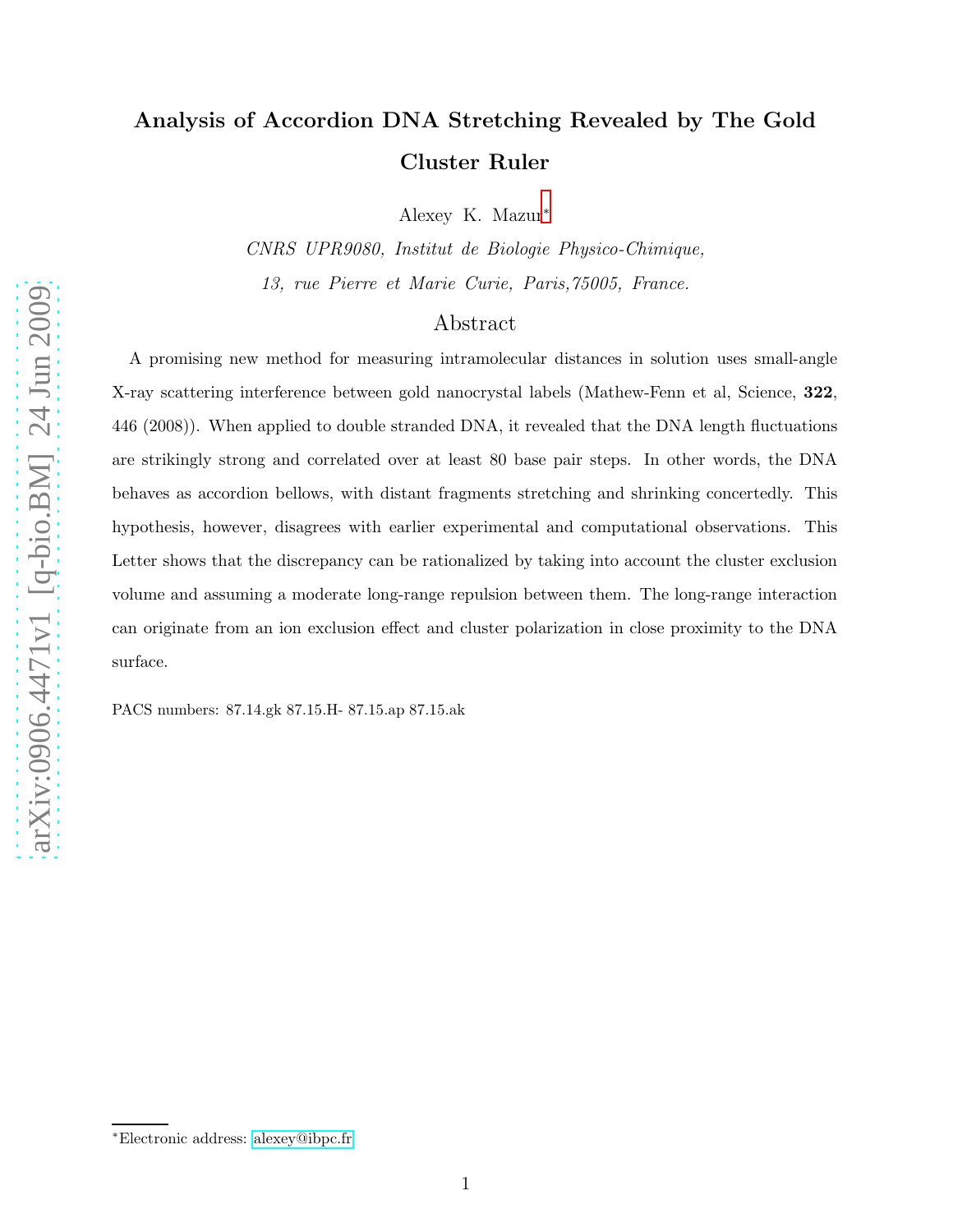Long double stranded DNA (dsDNA) behaves as a continuous elastic rod placed in a heat bath (Ref. [1](#page-7-0), Ch. 19). The fluctuations of the length,  $L$ , and the end-to-end distance,  $R$ , are characterized by the the canonical variances  $\sigma_R^2(L)$  and  $\sigma_L^2$  $L<sup>2</sup>(L)$ , respectively. Function  $\sigma_L^2$  $L<sup>2</sup>(L)$  should be linear because the stacking interactions are short-range and, starting from a few base pair steps (bps), the dsDNA can be considered as a concatenation of short independent fragments. The small-angle X-ray scattering interference (SAXSI) between gold nanocrystal labels makes possible very accurate measurements of short intramolecular distances [\[2\]](#page-7-1). When the length of dsDNA was measured it turned out that function  $\sigma_L^2$  $_L^2(L)$ is approximately quadratic suggesting that the length fluctuations are positively correlated over at least 80 bps [\[3](#page-7-2)], that is, dsDNA breathes as accordion bellows, with distant fragments stretching and shrinking concertedly. This conclusion questions the current physical models of the double helix and offers a simple possibility of long-range communications along DNA, with broad mechanistic implications for gene regulation. It was argued, however [\[4\]](#page-7-3), that the SAXSI data are not entirely consistent with earlier observations. Although the  $\sigma_L^2$  $_L^2(L)$ profile was not accurately checked before, the amplitudes of stretching fluctuations measured by other methods differ from the SAXSI results. Notably, the amplitudes of fluctuations observed in the atom force microscopy experiments [\[5,](#page-7-4) [6,](#page-7-5) [7](#page-8-0)] were much smaller than should be expected according to the SAXSI data [\[4](#page-7-3)]. The effect discovered by Mathew-Fenn et al. [\[3\]](#page-7-2) probably has a different physical origin and in the present Letter we propose an alternative interpretation of these results. We show that the striking quadratic growth of  $\sigma_L^2$  $L<sup>2</sup>(L)$  can be caused by the cluster-DNA excluded volume effect and weak cluster-cluster repulsion. The long-range effective repulsion between the gold labels probably results from the solvent polarization induced by the strong electrostatic field near the DNA surface.

We begin with analysis of stretching fluctuations in realistic all-atom MD simulations of a 50-mer fragment of a poly-GC dsDNA (Fig. [1\)](#page-2-0). The variance of the MD fluctuations of the DNA length can be expanded as [\[8](#page-8-1)]

$$
\sigma_L^2(n) = nC(1) + \sum_{m=2}^n C(m),
$$

where *n* is the chain length. Terms  $C(m)$  include correlations of the helical rise in dinucleotides separated by  $(m-1)$  steps. Term  $C(1)$  is positive-definite and function  $\sigma_L^2$  $L^2(n)$ is strictly linear when single step fluctuations are uncorrelated along the chain  $(C(m) = 0,$ m > [1](#page-2-0)). Fig. 1 reveals that stretching fluctuations at neighboring steps are anticorrelated, but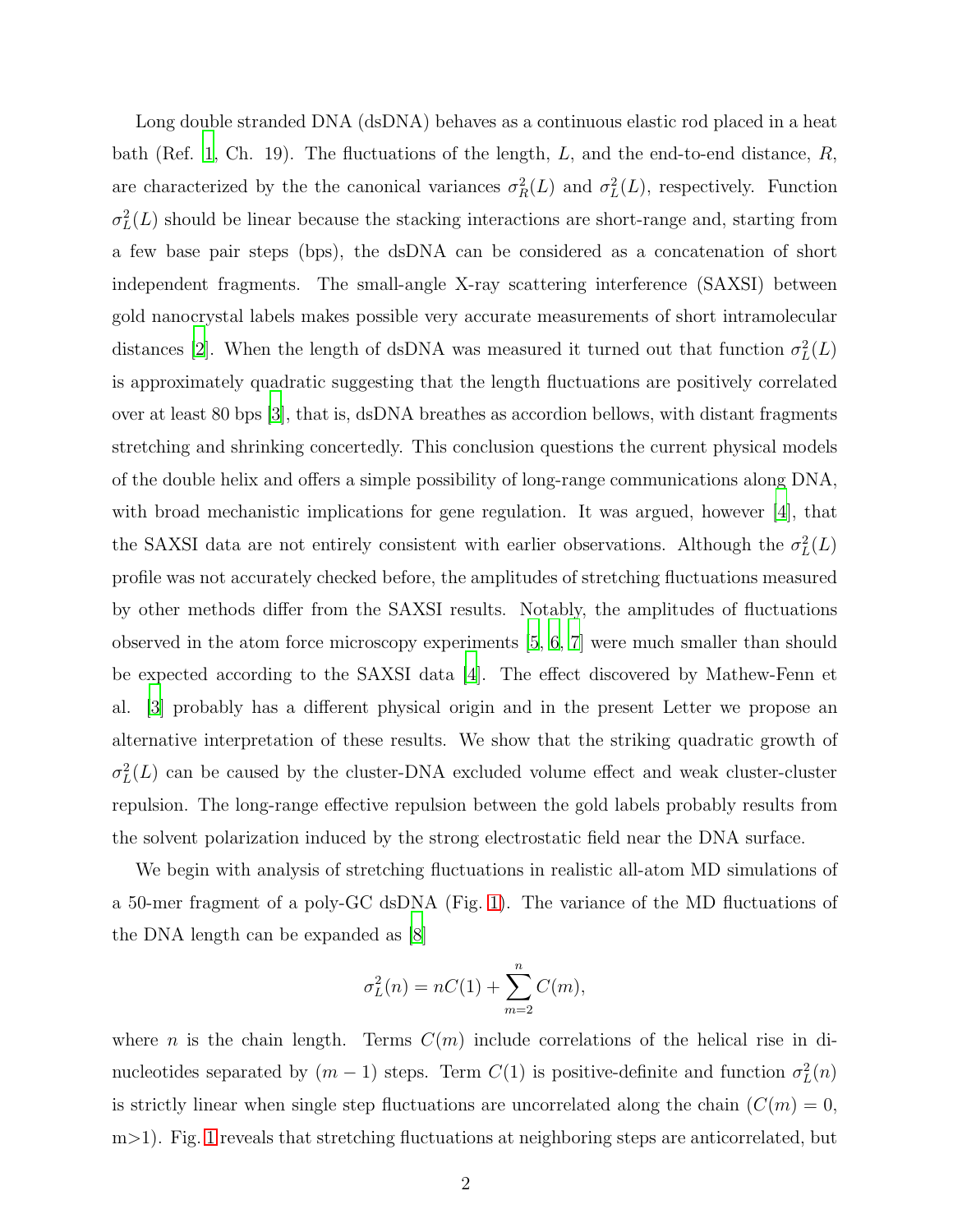

<span id="page-2-0"></span>FIG. 1: Color online. Stretching fluctuations in dsDNA according to a 208 ns of all-atom MD simulation. The left y-axis and the blue dotted line show the behavior of the correlation terms  $C(n)$ . Variances  $\sigma_I^2$  $L^2(n)$  and  $\sigma_F^2$  $R<sub>R</sub>(n)$  are shown by the solid red and dashed black lines, respectively, with the values on the right y-axis. The details of MD protocols can be found elsewhere [\[8\]](#page-8-1).

the correlations fade away over about four bps. The  $C(2)$  gives a small positive y-intercept of the  $\sigma_L^2$  $L(n)$  profile, and this is the only distinguishable deviation from strict linearity. The bending persistence length,  $l_b$ , and the stretching Young modulus,  $Y_f$ , measured as described elsewhere [\[9,](#page-8-2) [10](#page-8-3), [11\]](#page-8-4) are about 100 nm and 4700 pN, respectively, indicating that the MD forcefield overestimates the rigidity of dsDNA [\[12](#page-8-5)]. To correct for this discrepancy the upper estimate of the variances in Fig. [1](#page-2-0) should be increased by a factor of three, and yet this gives an order of magnitude smaller values than in experiment [\[3](#page-7-2)]. In the course of dynamics, the  $C(m)$  terms with  $m>4$  gradually decrease with time, with the linearity of the  $\sigma_L^2$  $L^2(n)$  plot improved. Therefore, the main features of the pattern in Fig. [1](#page-2-0) hardly depend upon the limited MD sampling. Similar linear  $\sigma_L^2$  $L^2(n)$  profiles were also obtained for shorter GC- and AT-alternating dsDNA [\[9](#page-8-2), [10](#page-8-3)].

Our MD simulations are not meant to disprove experimental observations, but they demonstrate that the most detailed dsDNA models currently used do not involve interactions that might cause long-range stretching correlations when bound to large gold nanoparticles. At the same time, the  $\sigma_R^2(L)$  plot in Fig. [1](#page-2-0) has a quadratic profile, and one can conjecture that gold cluster SAXSI measurements suffer from incomplete subtraction of the bending contribution from the measured  $\sigma_R^2$ . Indeed, the original interpretation [\[3\]](#page-7-2) assumed that the labels make a constant contribution to  $\sigma_R^2$ , which would be true if they were freely rotating around the points of attachment. In reality, these are bulky objects that, due to the excluded volume effect, on average elongate DNA, and their contribution to  $\sigma_R^2(L)$  should vary with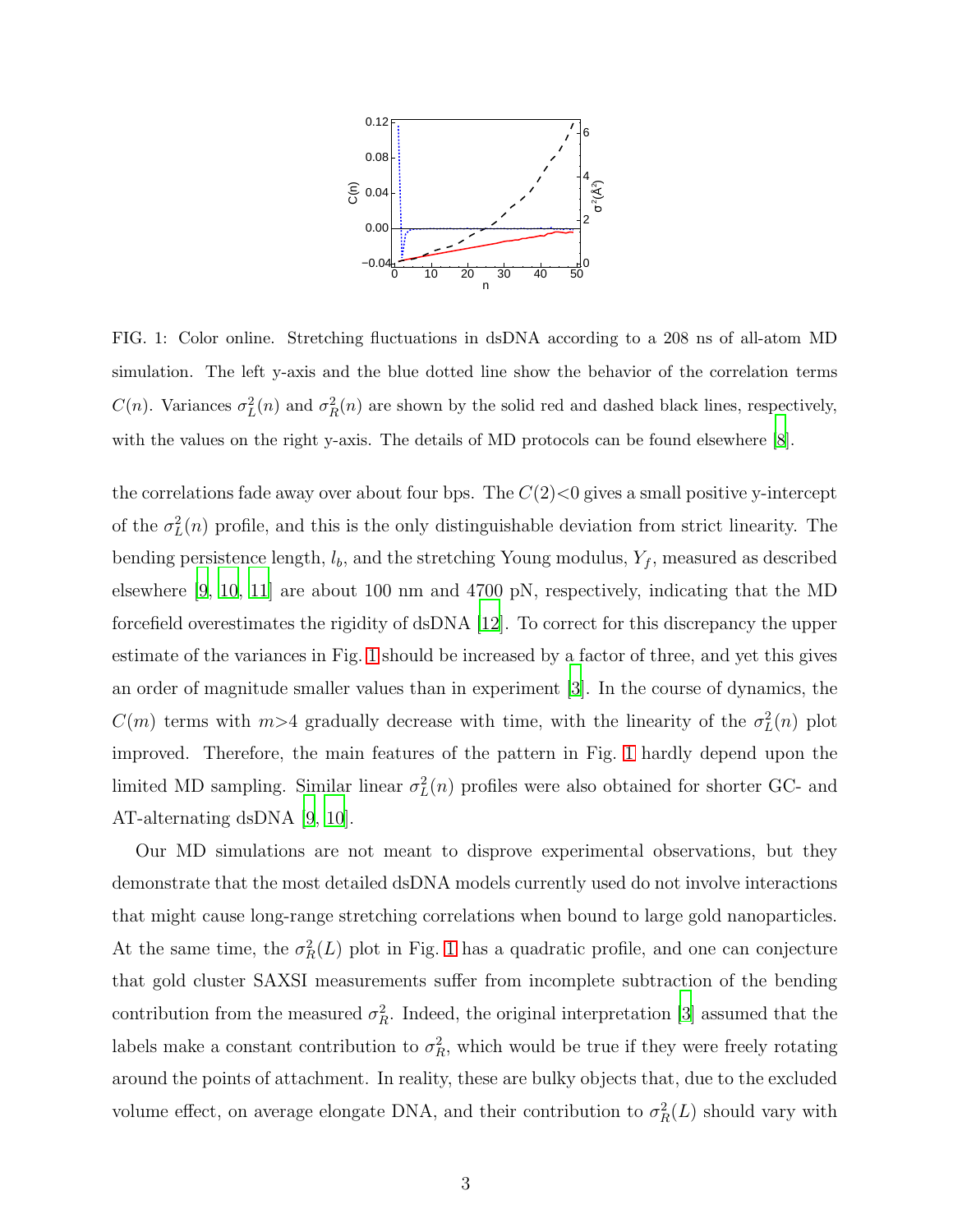L. The clusters are restrained by short as well as long-range interactions and below we try to figure out under which conditions this effect can explain the gold cluster SAXSI data.

Different hypotheses were examined by using BD simulations with earlier tested discrete WLC models [\[11\]](#page-8-4). The number of beads, the link length, and the harmonic potentials were adjusted to model dsDNA fragments with  $l_b = 50$  nm, and  $Y_f$ =1000 pN. The BD results are compared with experimental data for different intact double helices [\[3\]](#page-7-2) and a hybrid construct from Ref. [2](#page-7-1) schematically shown in Fig. [2.](#page-3-0) This construct consisted of two 12 mer dsDNA linked by a flexible hinge of three unpaired thymine bases. The poly-thymine single stranded DNA (ssDNA) has a negligible bending stiffness [\[13](#page-8-6)]. The gold clusters were modeled as terminal beads attached by 1.5 nm flexible links with the average bend deviation angle  $\bar{\theta} = 46^{\circ}$  obtained by fitting to the experimental  $\sigma_R^2$  for 35 bp dsDNA [\[3\]](#page-7-2). This corresponds to relatively free particles, but they never point backward with respect to the chain direction. The single stranded DNA (ssDNA) was modeled by three beads joined by 0.5 nm links. The best agreement with the experimental data [\[2](#page-7-1)] was observed with the stiffness of the ssDNA link corresponding to a very small  $l<sub>b</sub>$  value around 0.5 nm.



<span id="page-3-0"></span>FIG. 2: Color online. End-to-end distance distributions for the construct sketched on top. The gold nanocrystal labels and the dsDNA fragments are shown by hexagons and dashed rectangles, respectively. The distribution shown by the solid black line is constructed from the experimental data [\[2](#page-7-1)] by using cubic spline interpolation between several key points. The ideal theoretical distribution is shown by the dashed blue line. The dotted red trace features the results of BD simulations.

The effective diameter of a passivated gold cluster significantly exceeds that of its core. This is clearly seen from the data for the hybrid construct (see Fig. [2\)](#page-3-0). Approximated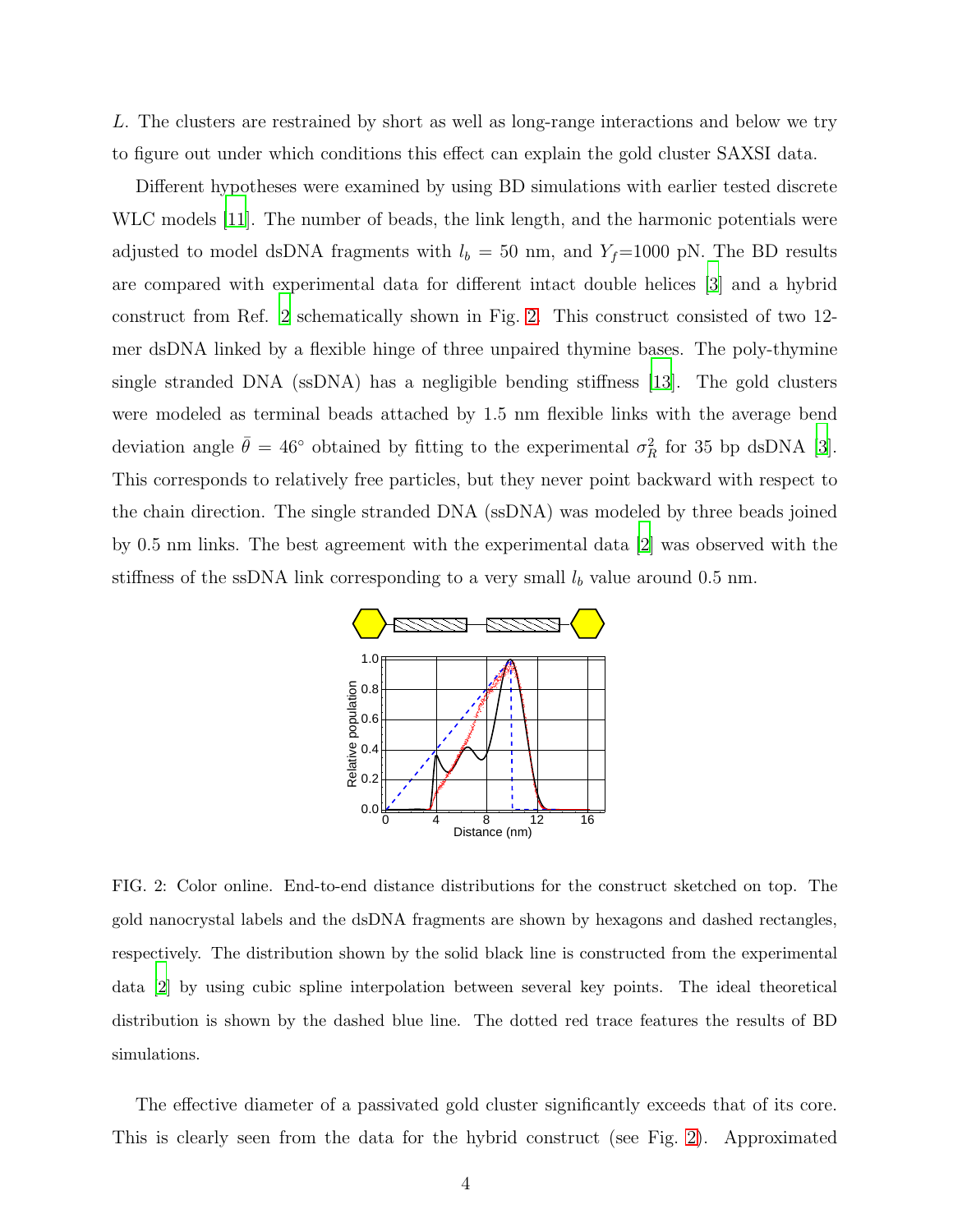as two thin rigid sticks joined by a hinge, it should give a triangular end-to-end distance distribution. The experimental distribution vanishes below 3.5 nm, which can only be due to the cluster-cluster exclusion. The contact radius of about 1.7 nm can be obtained as the radius of the nanocrystal core (0.7 nm) plus the thioglucose passivating shell (0.6 nm) plus a layer of hydration water (0.4 nm). The experimental profile in Fig. [2](#page-3-0) features two local energy minima on the effective interaction potential, however, it is repulsive on average and apparently long-range. The figure also shows the results of BD simulations of the excluded volume effect. The short-range non-neighbor interactions were modeled by a flat-bottom harmonic repulsion starting from the contact distances corresponding to DNA and cluster radii of 1 and 2 nm, respectively. The distance distribution follows the analytical form for large separations and progressively becomes depleted for distances below 8 nm where the experimental distribution exhibits a complex structure.



<span id="page-4-0"></span>FIG. 3: Color online. Comparison of experimental and computed cluster-cluster distances (a) and distance variances (b). Black circles with error bars show the experimental points published in the supplement to Ref. [3](#page-7-2). The dashed lines show BD results for  $l_b=40$  nm (upper blue), 50 nm (middle red), and 60 nm (lower cyan), without cluster-cluster interactions. The solid red lines correspond to  $l_b=50$  nm with the fitted interaction potential.

The experimental data for labels attached to intact dsDNA [\[3](#page-7-2)] are analyzed in Fig. [3.](#page-4-0) Fig. [3\(](#page-4-0)a) evidences that the 1.5 nm link used for attachment of the labels provides satisfactory agreement of computed and experimental DNA lengths regardless of the varied parameters. This value approximately equals the real length. Comparison of the three dashed traces in Fig. [3\(](#page-4-0)b) demonstrates that the label mobility and the DNA flexibility produce a synergetic effect and increase the bending contribution to the measured  $\sigma_R^2$ . The bending part of the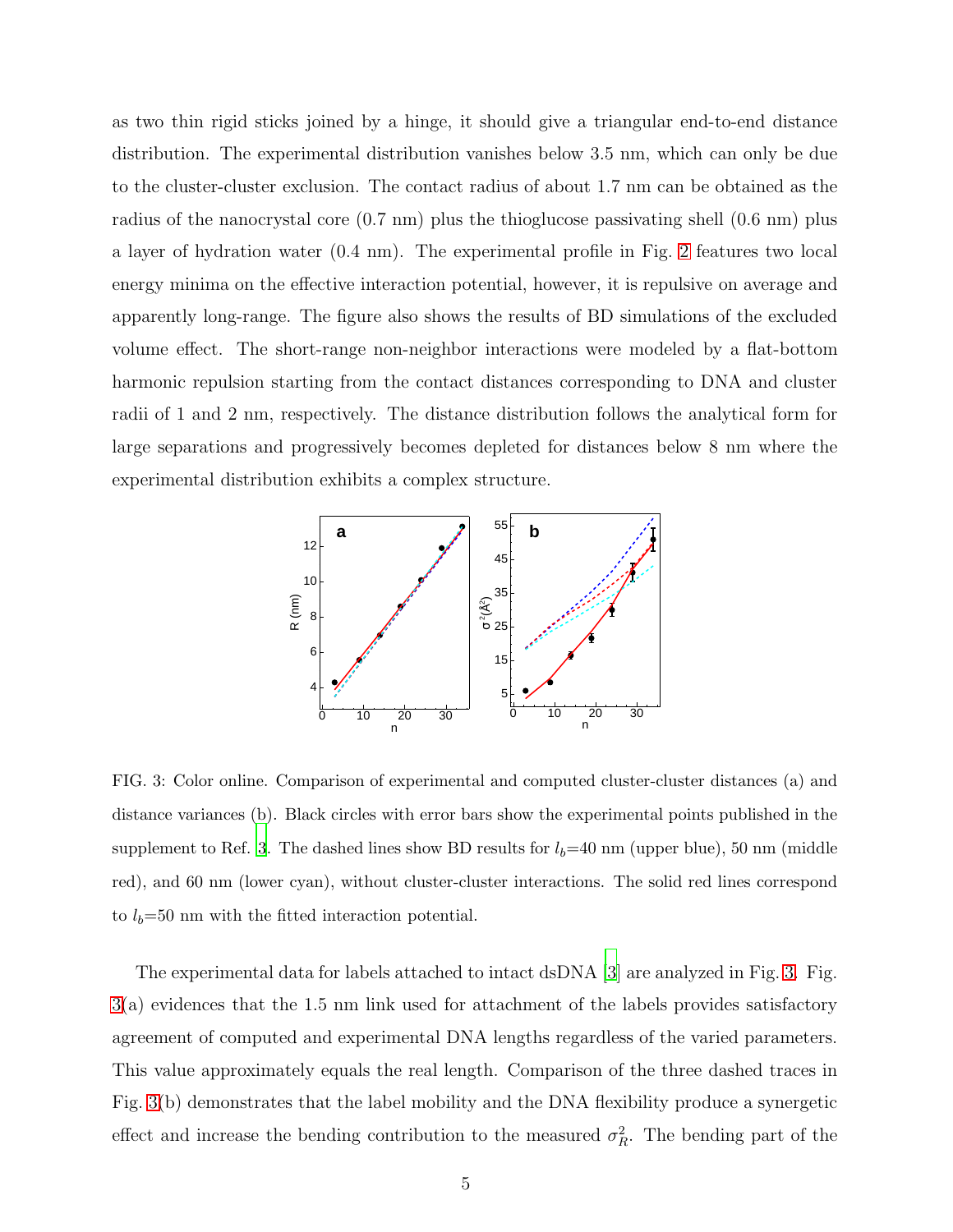variance for 35 bp DNA with  $l_b=50$  nm is about 0.07 nm<sup>2</sup>, which is less than the increment obtained by a 10 nm variation of  $l_b$ .

For short DNA the three dashed traces converge to the same variance corresponding to the distinct contribution of the cluster mobility. This value is larger than in experiment. However, in the shortest DNA fragments the labels should be significantly restrained because they almost touch one another (see Fig. [2\)](#page-3-0). The effective cluster-cluster potential can be reconstructed from the experimental  $\sigma_R^2(n)$  dependence in Fig. [3\(](#page-4-0)b). One can reasonably assume that these interactions cease at about 10 nm. We took this point as zero, used some trial positive energy for 8 nm, and assumed that this increment doubles with the distance reduced by every 2 nm. Between these reference points the cubic spline interpolation was applied. Thus defined potential was introduced into the BD simulation algorithm and fitted by using the experimental variances. As seen in Fig. [3,](#page-4-0) the resulting discrete WLC model accurately reproduces the experimental observations.



<span id="page-5-0"></span>FIG. 4: Color online. (a) The cluster-cluster interaction potential fitted to experimental data (solid red line) compared with Debye-Hückel potential with parameters given in the text (dashed black line). (b) Comparison of the experimental end-to-end distance distributions for the model system shown in Fig. [2](#page-3-0) (solid black line) with the results of BD simulations with the fitted cluster-cluster interaction potential (dotted red line).

The fitted potential is displayed in Fig. [4\(](#page-5-0)a). When applied to the model system shown in Fig. [2,](#page-3-0) it reproduces the long-range peak of the distance distribution (see Fig. [4\(](#page-5-0)b)). We also checked if a similar agreement can be reached by varying only the persistence length of the central ssDNA link. With larger stiffness, this peak appears always shifted to the right and its maximum approaches the experimental position only for very small  $l<sub>b</sub>$  of ssDNA. In the absence of the cluster-cluster repulsion, however, the distribution simultaneously acquires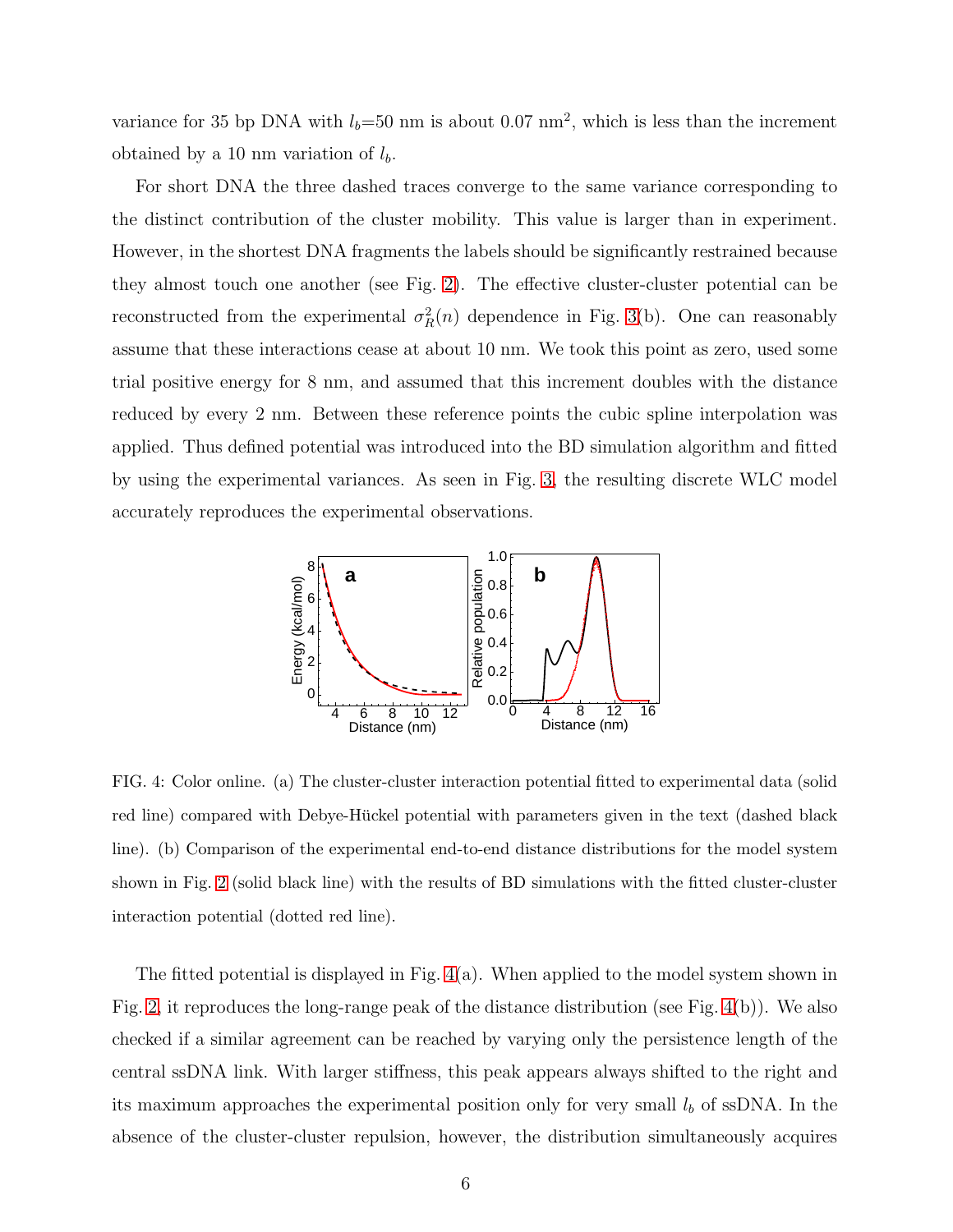the shape of the dotted plot in Fig. [2](#page-3-0) and never resembles the experimental data.

As we see, the gold cluster SAXSI data can be accounted for without hypothetical longrange stretching correlations, by taking into account the exclusion volume of the reporter labels and assuming a moderate long-range repulsion between them. The origin of this repulsion is most probably electrostatic. The thioglucose shells are nominally neutral, however, the clusters have a negative charge detectable in electrophoresis [\[3](#page-7-2)], suggesting that the pKa of the glucose hydroxyl groups is reduced due to OH→S-Au substitution and glucose-glucose interactions at the surface. Additional repulsive forces should appear due to ion exclusion and cluster polarization in the DNA field. A hole in a dielectric exposed to external electric field can be viewed as a superposition of two oppositely polarized substances, and two such holes interact via the dipole-dipole potential. The same is true for filled holes with dielectric permittivity different from that of the media [\[14](#page-8-7)]. Similar qualitative considerations suggest that additional polarization equivalent to permanent Coulomb charges should result from exclusion of condensed ions from the space occupied by the clusters.

Passivated gold clusters have complex electron structures and their dielectric properties are not known. A very high dielectric permittivity can result from delocalized electrons in the nanocrystal core, but low values are also possible if the cluster stability is due to the closed superatom electron shells similar to noble gases [\[15](#page-8-8)]. A rough evaluation of the possible cluster orientations near DNA shows that in both cases the induced polarization interactions should be repulsive. For an order-of-magnitude comparison we used the solution of the Poisson-Boltzmann equation for the electrostatic field around a charged sphere in an aqueous monovalent salt. The corresponding cluster-cluster interaction potential is written as (Ref. [1,](#page-7-0) Ch. 22)

$$
\Phi(r) = (q^2/\varepsilon r) \exp[\kappa(a-r)]/(1+\kappa a)
$$

where r is the distance,  $\varepsilon = 80$  is the water dielectric constant, a is the cluster radius (1.7 nm), and  $\kappa$  is the Debye-Hückel screening parameter (0.33 nm<sup>-1</sup> in 10 mM salt). This formula gives a reasonably good agreement with the above fitted potential if the cluster charge  $q$  is about 12e (Fig. [4\(](#page-5-0)a), the dashed black line). A complete quantitative analysis of this complex system requires additional studies including accurate treatment of the finite particle size, multipole interactions, and electrostatic saturation. Nevertheless, Fig. [4\(](#page-5-0)a) demonstrates that the experimental data are reproduced with reasonable interaction energies.

Our interpretation suggests that, in close proximity to the DNA surface, the electrostatic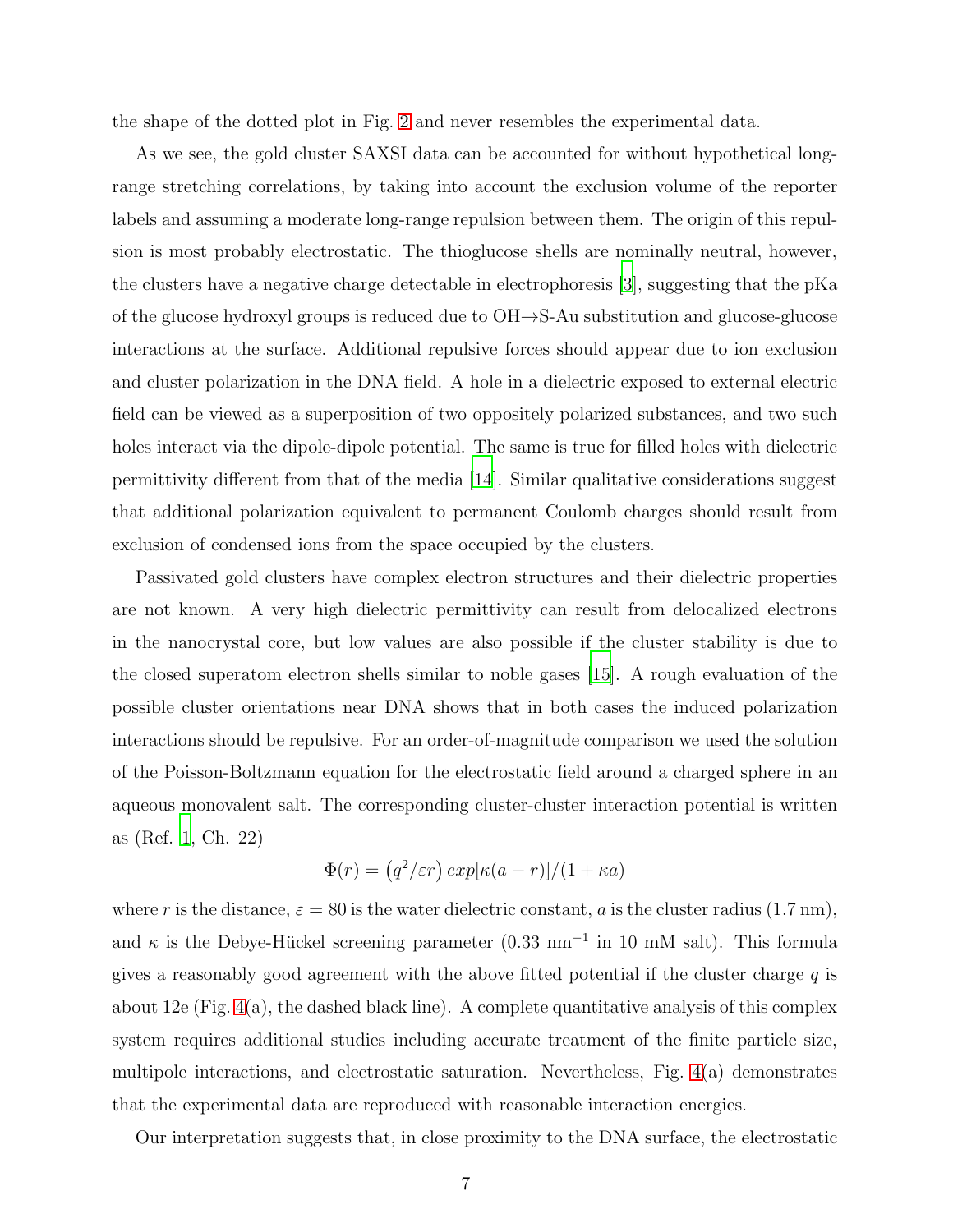screening along its axis is not described by the Debye-Hückel theory. The experimental distance variances are similar under 10 mM, 100mM and 1M NaCl [\[3\]](#page-7-2), which was interpreted as the absence of electrostatic interactions, but in fact proves only the absence of strong salt dependence in both the bending DNA stiffness and the cluster-cluster interactions. The first assertion agrees with some earlier experimental data [\[16](#page-8-9), [17](#page-8-10)]. The environment of the double helix strongly differs from the average solution conditions, notably, the local ion concentration near DNA is higher than 1M regardless of the net amount of the added salt. The cluster-cluster interactions occur through DNA and the condensed ion layer, which does not correspond to the classical Debye-Hückel screening. The long-range repulsion might not change significantly with the NaCl concentrations used in experiments [\[2](#page-7-1), [3](#page-7-2)]. In agreement with this assumption, the interaction potential fitted to the data collected in 100 mM NaCl (Fig. [3\)](#page-4-0) appears applicable to the distance distribution obtained in 1M NaCl (Fig. [4\(](#page-5-0)b)).

The foregoing analysis and the proposed alternative interpretation of the experimental data involve strong assumptions that require further verification. However, these assumptions are physically reasonable and they do not contradict the available data, in contrast to the original hypothesis of accordion stretching correlations in the DNA double helix [\[4\]](#page-7-3). If this mechanism is confirmed, the gold cluster SAXSI would present a promising tool for probing electric fields near DNA and other polyelectrolyte surfaces. Effective particle-particle interactions due to solvent polarization around the double helix are important, for instance, for association of multi-protein complexes on DNA. Additional insights in these interactions can be obtained by direct atomistic MD simulations. This work is now in progress.

- <span id="page-7-1"></span>[2] R. S. Mathew-Fenn, R. Das, J. A. Silverman, P. A. Walker, and P. A. B. Harbury, PLoS ONE 3, e3229 (2008).
- <span id="page-7-2"></span>[3] R. S. Mathew-Fenn, R. Das, and P. A. B. Harbury, Science 322, 446 (2008).
- <span id="page-7-3"></span>[4] A. K. Mazur, [arXiv:0904.2678](http://arxiv.org/abs/0904.2678) (2009).
- <span id="page-7-4"></span>[5] C. Rivetti and S. Codeluppi, Ultramicroscopy 87, 55 (2001).
- <span id="page-7-5"></span>[6] A. Sanchez-Sevilla, J. Thimonier, M. Marilley, J. Rocca-Serra, and J. Barbet, Ultramicroscopy

<span id="page-7-0"></span><sup>[1]</sup> C. R. Cantor and P. R. Schimmel, Biophysical Chemistry (W. H. Freeman, San Francisco, 1980).